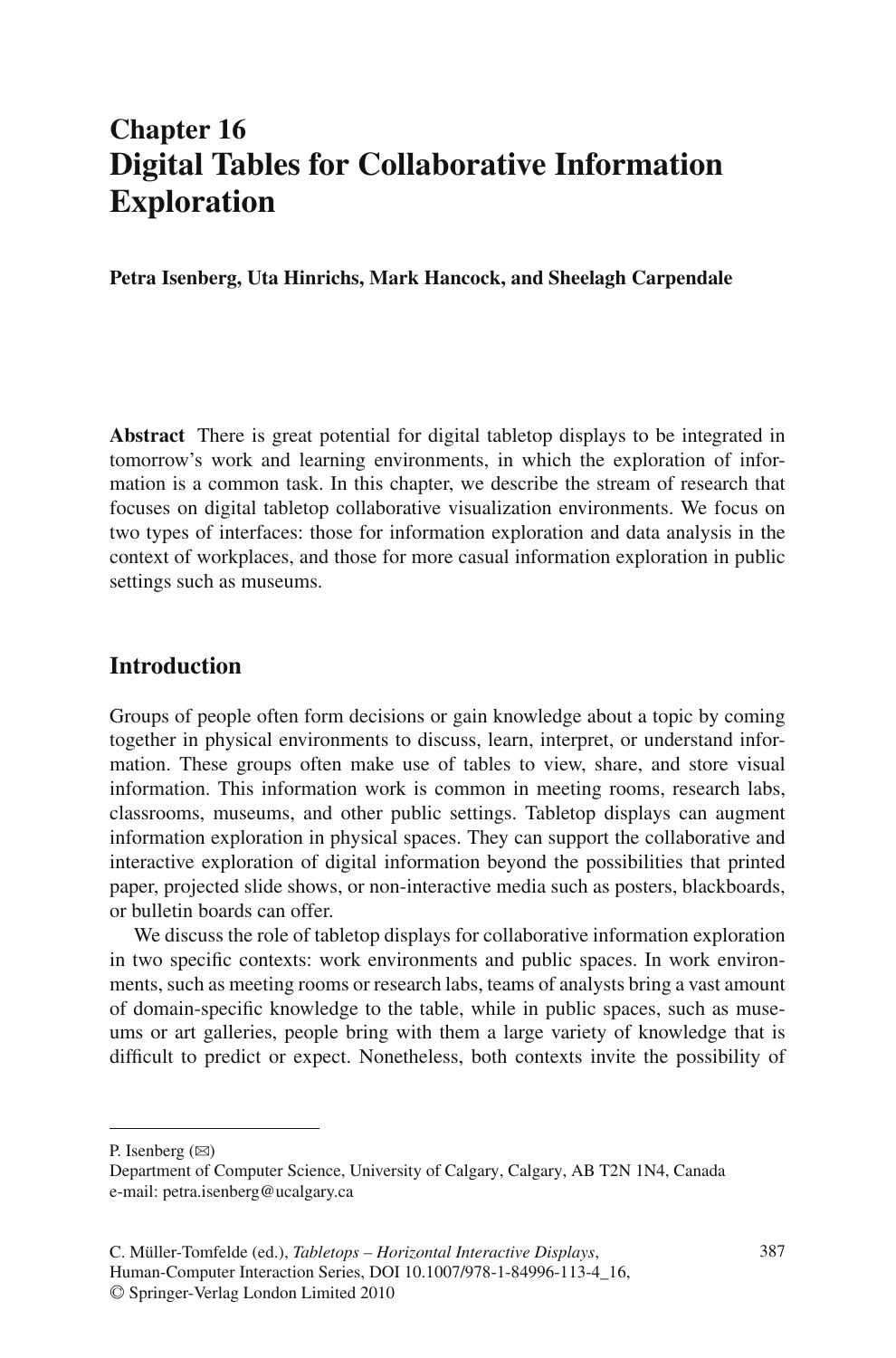gaining insight through the process of exploring information. By looking at existing examples of information exploration in work environments and public settings, we discuss their commonalities and differences in order to arrive at practical considerations for designing tabletop interfaces to support information exploration in each context.

In both contexts, information exploration is a broad task that can consist of several possible sub-tasks, including browsing through data, understanding the data, or searching for particular information, with a variety of goals, including answering specific questions, confirming and defining hypotheses, or making decisions. Throughout this chapter, we focus on the role that visualization plays in facilitating these tasks and goals. Visualization is a field of research that is concerned with designing interactive representations of data to amplify human cognition [\[1\]](#page-17-0). It has been recognized that not only the design of the visual representation but also the design of appropriate mechanisms to interact with the data are critical to the success of a visualization tool. The design of visualizations for collaborative use on tabletops in a workplace as well as in a public setting, therefore, requires special design considerations both for representation as well as interaction. This chapter is meant to provide an overview of this emerging research area and provide initial considerations for the design of information representations on tabletops.

#### **Information Exploration in the Workplace**

In many areas, domain experts perform data analysis on a daily basis. For example, molecular biologists frequently analyze huge datasets from lab experiments, business analysts look at trends in financial data, or historians explore large document databases to bring historical events into context. Visualizations of such data can help their work in several ways. Studies have shown that visual representations of information can improve the detection of anticipated and unanticipated patterns in data, reduce search times, help people to make inferences about data, form hypotheses, as well as improve data exploration by providing a manipulable medium [\[1\]](#page-17-0). Recently, these benefits of visualizations have led to increasing adoption of single-user analysis and information exploration systems in the workplace.

With the rapid growth of the complexity and size of datasets in many work scenarios, however, the need to support multiple people simultaneously viewing and manipulating these visualizations is increasing. This growth means that domain experts from different disciplines and with different skill sets are often required to collaborate, to make informed decisions about a dataset, and to improve the quality of an analysis result. Datasets on which decision and discoveries are based may not only be too large to handle by a single analyst but may also be susceptible to a variety of interpretations, in which case experts may need to discuss and negotiate their interpretations of the data.

Digital tables offer great potential to support this type of work. In the near future digital tabletops may be installed in offices, meeting rooms, or research labs where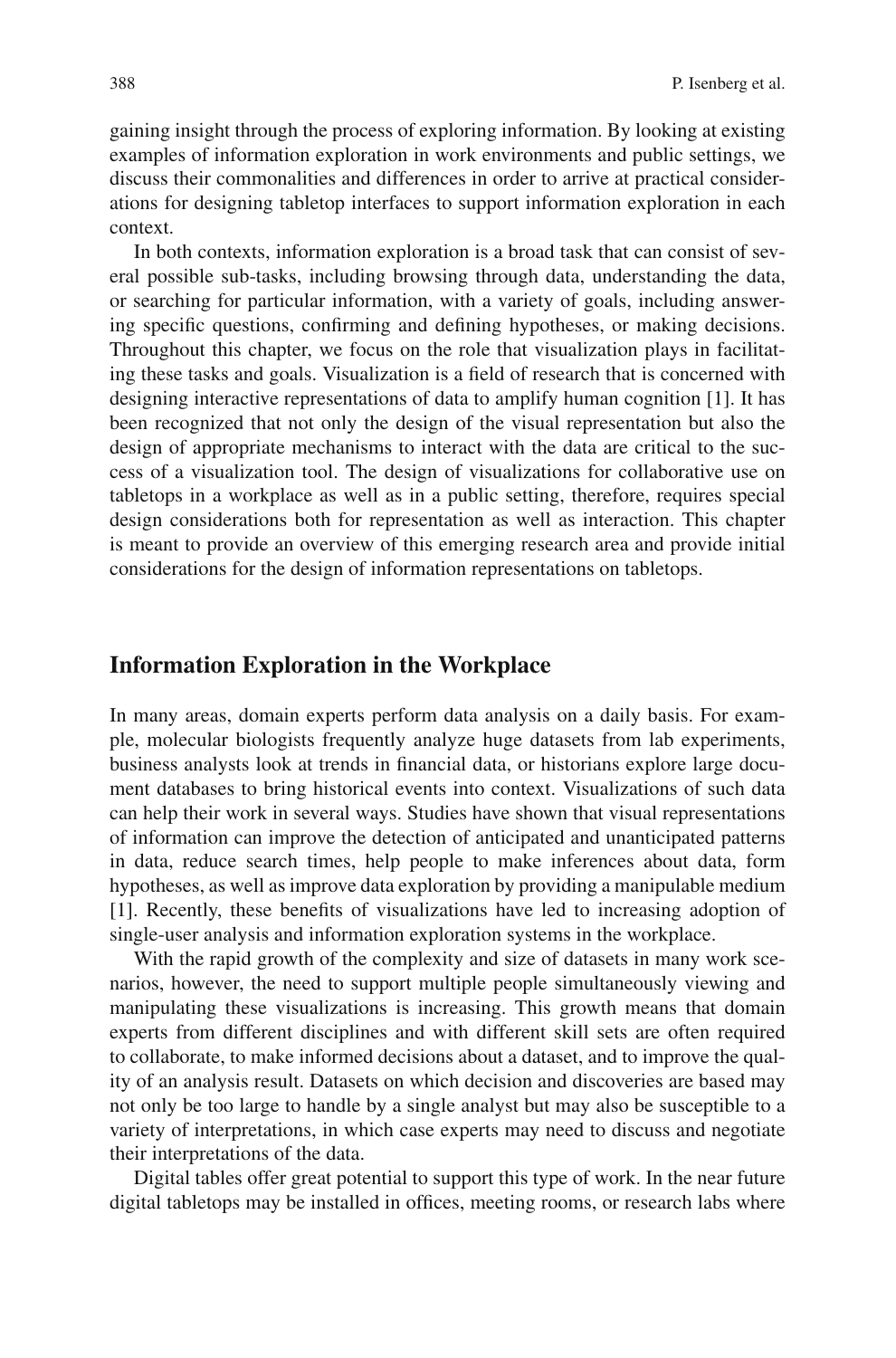today's domain experts already meet to discuss, interpret, and analyze data. One of the great advantages of tabletop displays in the workplace is their ability to support such collaborative work. Analysis systems that use digital tables can enable in-situ discussion, exploration, and interpretation – in close contact with the data and its visualization. Team members can work independently while being able to spontaneously react to findings in the data and to resolve data conflicts as a group.

The design of interfaces, visualizations, and interaction techniques for visual analysis by teams of domain experts around tabletops is an active research area. We first give an overview of existing systems and research approaches for data analysis in the workplace. At the time of this writing, examples of systems for exploring information at a tabletop display in the workplace have been limited mostly to research prototypes. As the cost of such systems goes down, we expect to see more commercial examples arise. Nonetheless, the research prototypes demonstrate the viability of tabletop systems for improving people's ability to collaboratively explore information.

### *3D Scientific Visualization*

The 3D Responsive Workbench is an early digital tabletop information exploration system [\[2\]](#page-17-1) for 3D scientific data analysis. It had the goal to replace computer desktops and provide a work situation more similar to those encountered in an architect's office, in surgery rooms, or in scientific research labs. The Responsive Workbench uses a horizontal surface to display stereoscopic 3D information through shuttered glasses. These glasses are synchronized so that more than one person can view the same 3D scene from different perspectives. For instance, a person at one side of the table can see the front (ventral) side of a human skeleton and a person at the other side of the table can see its back (dorsal) side. Moreover, if one person were to point at the 3D model (e.g., at the skeleton's right elbow), the view is corrected for the other viewer so that they can see what they are pointing to as though it were in physical space. Interaction in the system is made possible through tracked gloves that each viewer must wear. This early virtual reality prototype demonstrates one of the first instances of coordinated views for multiple people analyzing visualizations at a tabletop display. Several visualization applications were proposed for similar environments including simulation and visualizations in fluid dynamics [\[3\]](#page-17-2), virtual wind tunnels [\[3\]](#page-17-2), or medical visualization [\[4\]](#page-17-3).

### *Tools for Collaborative Information Exploration*

The DT Lens [\[5\]](#page-17-4) system demonstrates how tools can be used for the exploration of geospatial visualizations on an interactive tabletop. This system addresses a number of important issues for collaborative information explorations systems. It provides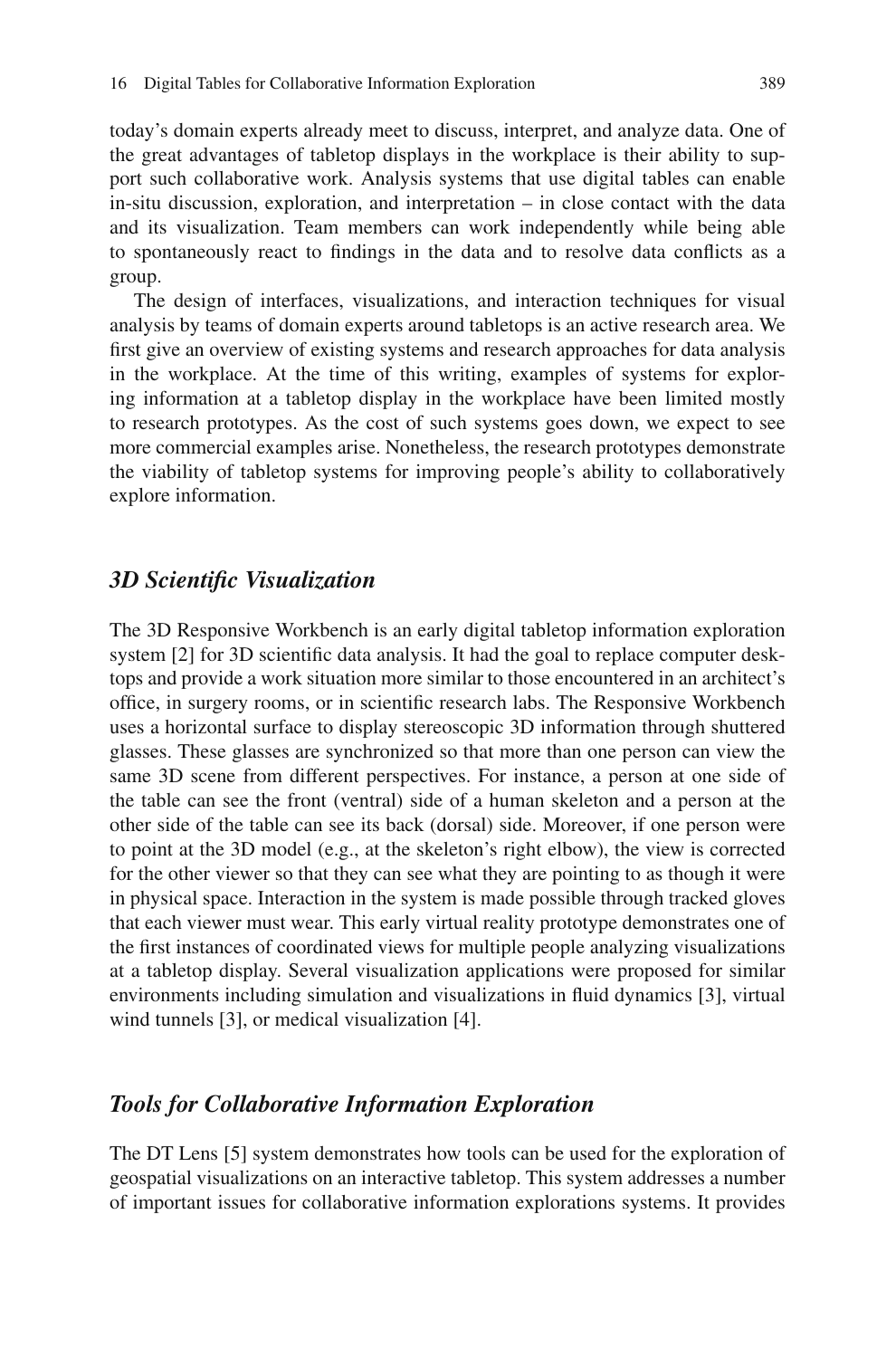multiple people with the ability to geometrically deform, annotate, and explore the visual information simultaneously. The system uses a DiamondTouch [\[6\]](#page-17-5) to provide input simultaneously for up to four people to control lenses that enable detailed views of information within a larger context. For example, a lens can be used to zoom into a map in a small portion of the display, while maintaining the context around that zoomed in area. Thus, each person can focus on a portion of interest, without hindering another person's ability to focus on something else within the same dataset. Interaction techniques with the lenses were designed to encourage rapid exploration.

# *Workspace Organization for Collaborative Information Exploration*

Some previous systems have focused on the question of how information should be organized and presented on a tabletop display to enable exploration and analysis of data. Isenberg and Carpendale [\[7\]](#page-17-6) built a collaborative tabletop visualization system for the comparison of hierarchical data (Fig. [16.1\)](#page-3-0). The system is implemented on a high-resolution tabletop from SMART Technologies which uses a DViT overlay supporting two concurrent inputs. The system is a research prototype designed to explore early work on guidelines for tabletop design (e.g., [\[8,](#page-17-7) [9\]](#page-17-8)) and information visualization design [\[1\]](#page-17-0). The system breaks with the standard design of information visualization interfaces for this type of work. Representations of hierarchical datasets are put on movable planes which can be freely repositioned, resized, and oriented to facilitate coordination and collaboration. Comparison between multiple hierarchical datasets is possible by moving different representations in close proximity to one another. When visualizations are close to each other, meta-visualizations are added to highlight similar and different branches in the representations.

<span id="page-3-0"></span>

**Fig. 16.1** System for collaborative comparison of hierarchical data [\[7\]](#page-17-6)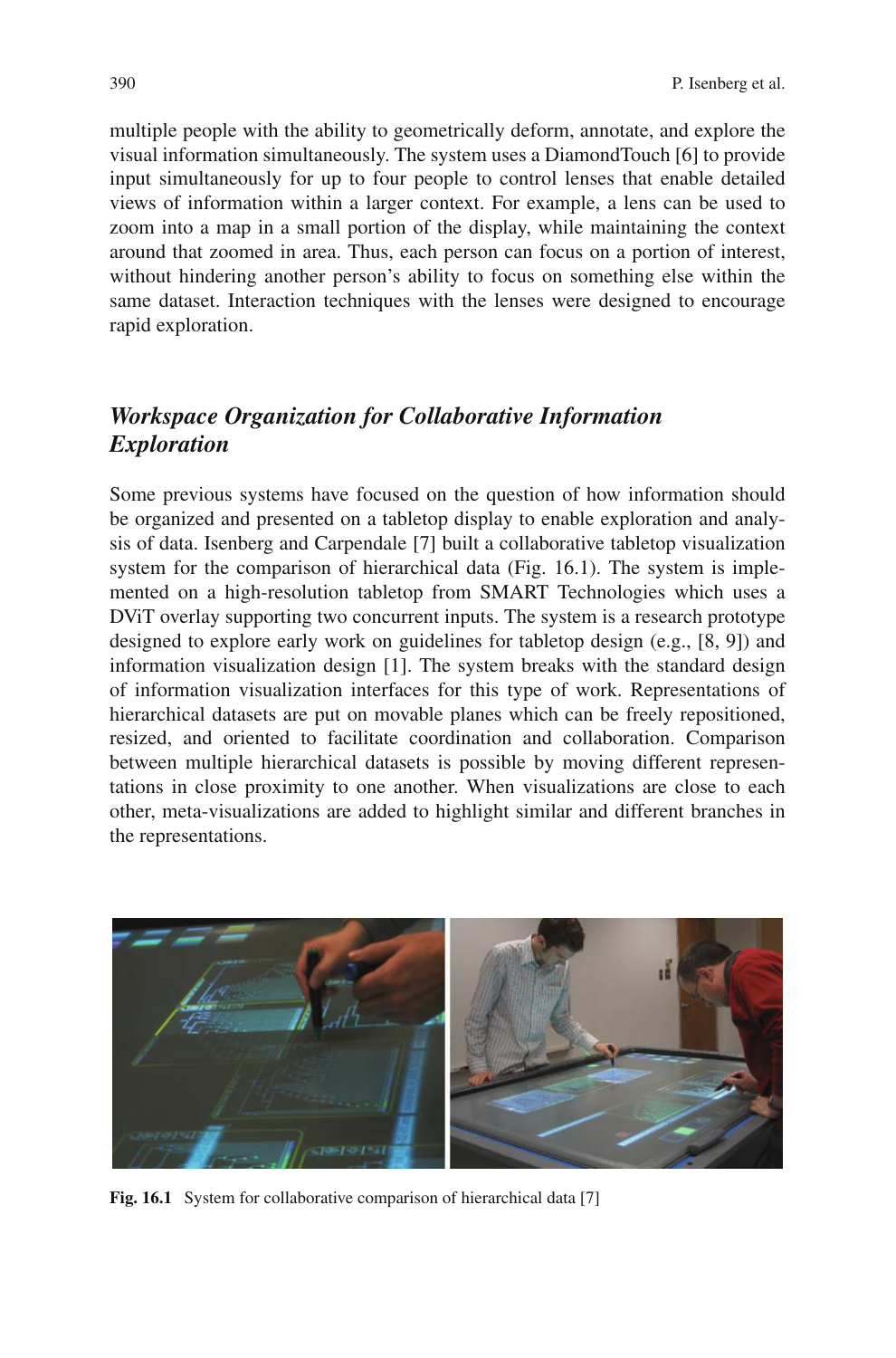# *Information Visualization Design for Coordinated Information Exploration*

Tobiasz et al. [\[10\]](#page-17-9) explore how work with multiple views of the same data can be coordinated on a tabletop display through Lark (Fig. [16.2\)](#page-4-0). The system is designed on a large high-resolution tabletop from SMART Technologies, capable of capturing two concurrent and independent inputs. With Lark, teams of experts can create multiple views of the same hierarchical dataset and individually explore the data using a number of different types of exploratory interaction: filtering, annotation, color coding, and changes of data encoding (e.g., from a TreeMap to a node-link diagram). Lark allows team members to coordinate their interaction with views and representations through a meta-visualization that connects the different views. Through the meta-visualization the scope of interaction with the data can be set, which allows team members to share or restrict how others observe their interaction with the data. This meta-visualization lets collaborators explore different parts of the data while remaining aware of the history of their exploration and see at the same time how current views relate to those of their partners.

Cambiera [\[11\]](#page-17-10) is a multi-user Microsoft Surface application for the joint exploration and analysis of large text document collections (Fig. [16.3\)](#page-5-0). The system is designed on a Microsoft Surface for use with up to four people. The goal of this system is to provide visual mechanisms to help people remain aware of their joint interaction with data items. Each person can concurrently search for interesting documents and is then presented with visual representations of the documents returned by a search. Techniques from information visualization are used to augment the search results with meta-information about the joint interactions. Documents can, for example, be pulled from a search result and opened up to read. The representation of this document is then automatically augmented with glyphs that represent who read a specific document and darker document backgrounds show that a document has been read more frequently. Representation of search results also show which documents both collaborators have found in common. These specific types

<span id="page-4-0"></span>

**Fig. 16.2** Lark: meta-visualization for the coordination of interaction with views of the same data [\[10\]](#page-17-9)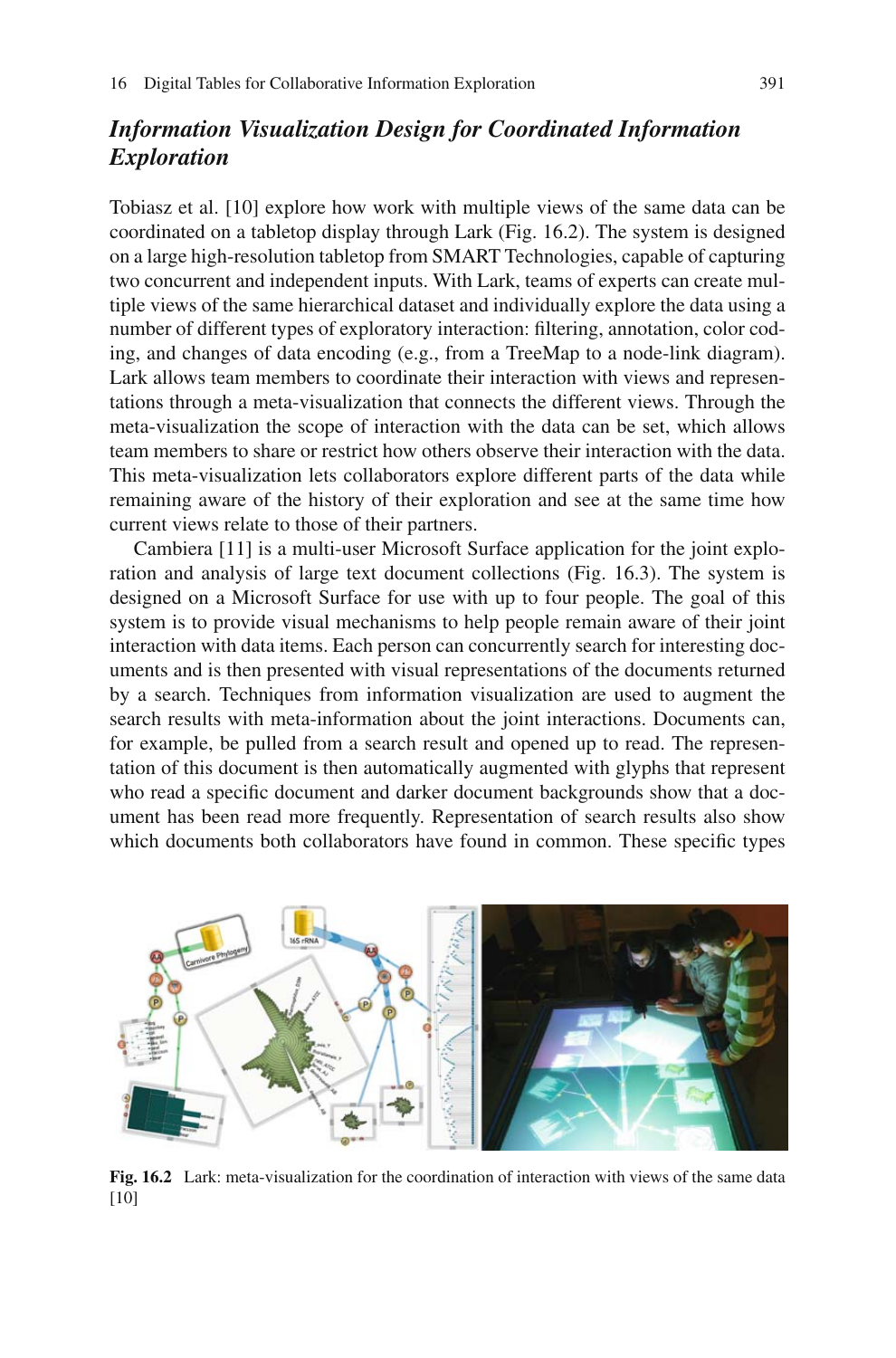<span id="page-5-0"></span>

**Fig. 16.3** Cambiera: collaborative information exploration through text document collections [\[11\]](#page-17-10)

of meta-visualization are meant to help the group remain aware of each others' work and are called *collaborative brushing and linking* techniques.

# *Multi-display Environments for Information Exploration*

Tabletops have also been integrated into multi-display environments (MDEs) to support information exploration work. Forlines et al. showed two projects in which a tabletop serves a coordinating function in a setting with several vertical displays and a tablet PC. In the first project, Forlines et al. [\[12\]](#page-17-11) retrofitted Google Earth to allow multiple people to explore geospatial information. In the second project, a singleuser visualization application for protein visualization (Fig. [16.4\)](#page-5-1) was retrofitted to be used collaboratively in an MDE [\[13\]](#page-17-12). In both projects, the tabletop is the primary input device to coordinate different views of the visual information on all connected displays. These projects raise the interesting question of how current visualization systems can be sufficiently retrofitted to support group work around visualizations and how multiple displays can be effectively used for data analysis in an MDE.

Similarly, the project WeSpace [\[14\]](#page-17-13) uses a tabletop in a walk-up-and-use environment for collaborative research. Visualizations from connected laptops can be shared to a tabletop and large displays for joint discussion and analysis. Again, the

<span id="page-5-1"></span>

**Fig. 16.4** Visualization in a multi-display environment [\[13\]](#page-17-12)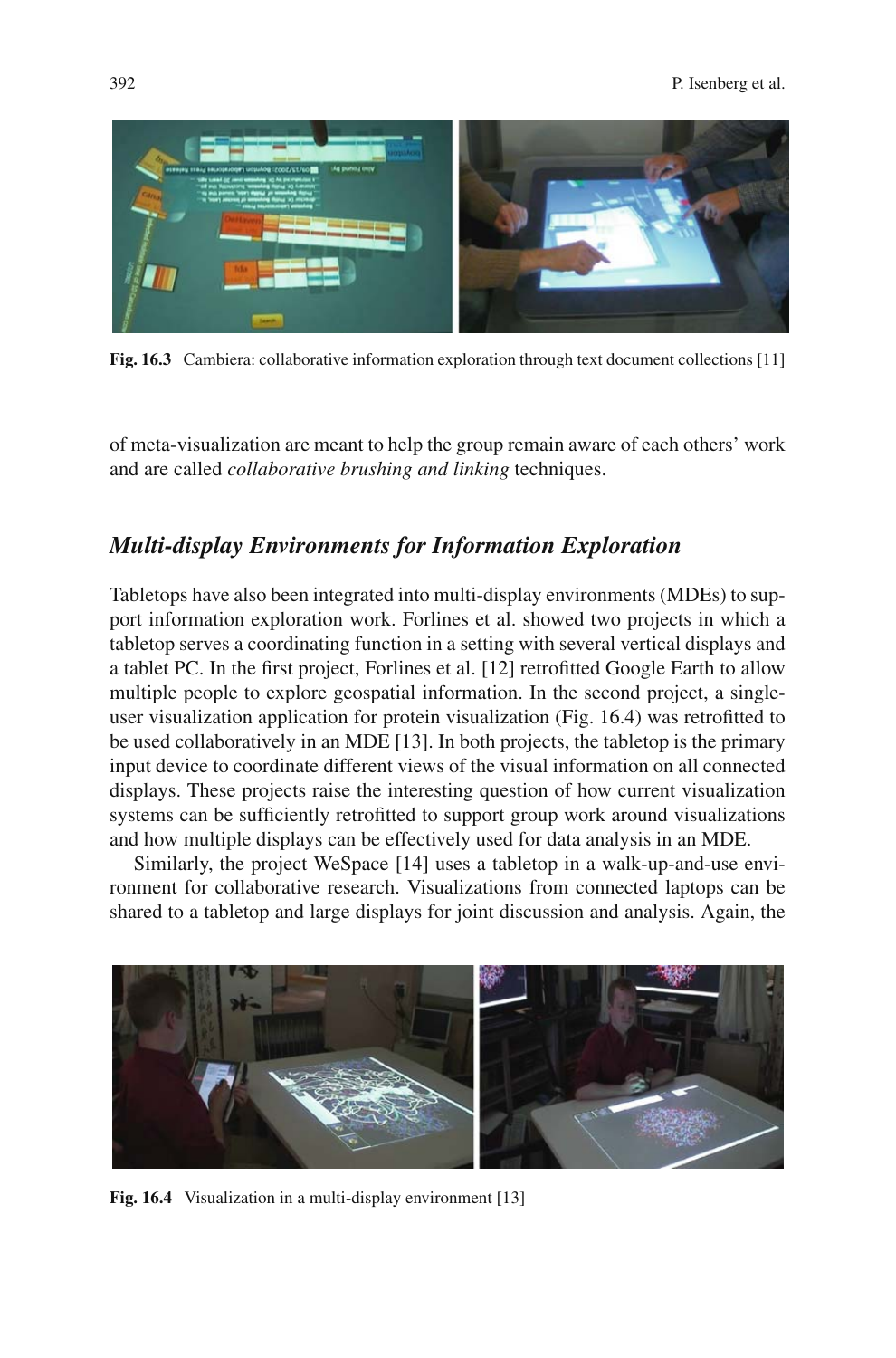tabletop serves a coordinating function for views sent from the different laptops. WeSpace received enthusiastic feedback from the domain experts using the system for their data analysis.

#### **Information Exploration in Public Spaces**

Tabletop displays have started to become more common outside of research labs and work environments. For instance, we can find them in museums and art galleries where they are used to convey information to people in an interactive and potentially engaging way. The use of horizontal digital surfaces to present interactive data visualizations has several advantages, especially for more casual public settings where people gather in their spare time. Information visualizations presented on digital tabletops can turn abstract data into interactive exhibits that evoke attention and curiosity and entice visitors to take a closer look. The physical setup of tabletop displays enables visitors to approach the presented information from all sides; several groups or individuals can collaboratively explore, share, and discuss the data visualization. The ultimate goals of large horizontal information displays in public spaces are to attract people's attention, draw them closer to the installation, and promote lightweight information exploration that leads to serendipitous discoveries, some reflection on the presented data, and/or active discussion of this data with peers.

One of the first tabletop systems designed to support casual exploration of information is The Pond [\[15\]](#page-17-14). The objective for developing this tabletop system was to enable collaborative data exploration. Along these lines, conveying a rich experience was one of the key design objectives. The tabletop workspace resembles a virtual pool where information elements float around, like creatures in a shoal. A wooden, wavy shaped frame around the table surface allows people to casually lean over and explore the information floating by. Interaction techniques for exploring information and starting queries to bring up new information are intentionally kept simple to allow for walk-up-and-use interaction. Visual aesthetics and simplicity of interaction were emphasized to make the installation accessible by broad and diverse audiences and to facilitate focusing on information instead of learning how to interact with the system.

While The Pond was only installed in a laboratory setting, several similar systems can now be found in public spaces. There are several examples of tabletop systems that have appeared in both museums and art galleries.

#### *Tabletop Installations in Museums*

In recent years, tabletop systems with similar objectives to The Pond have been installed in museums. floating.numbers by ART+COM, for instance, is a tabletop installation that was developed for the Jewish Museum in Berlin, Germany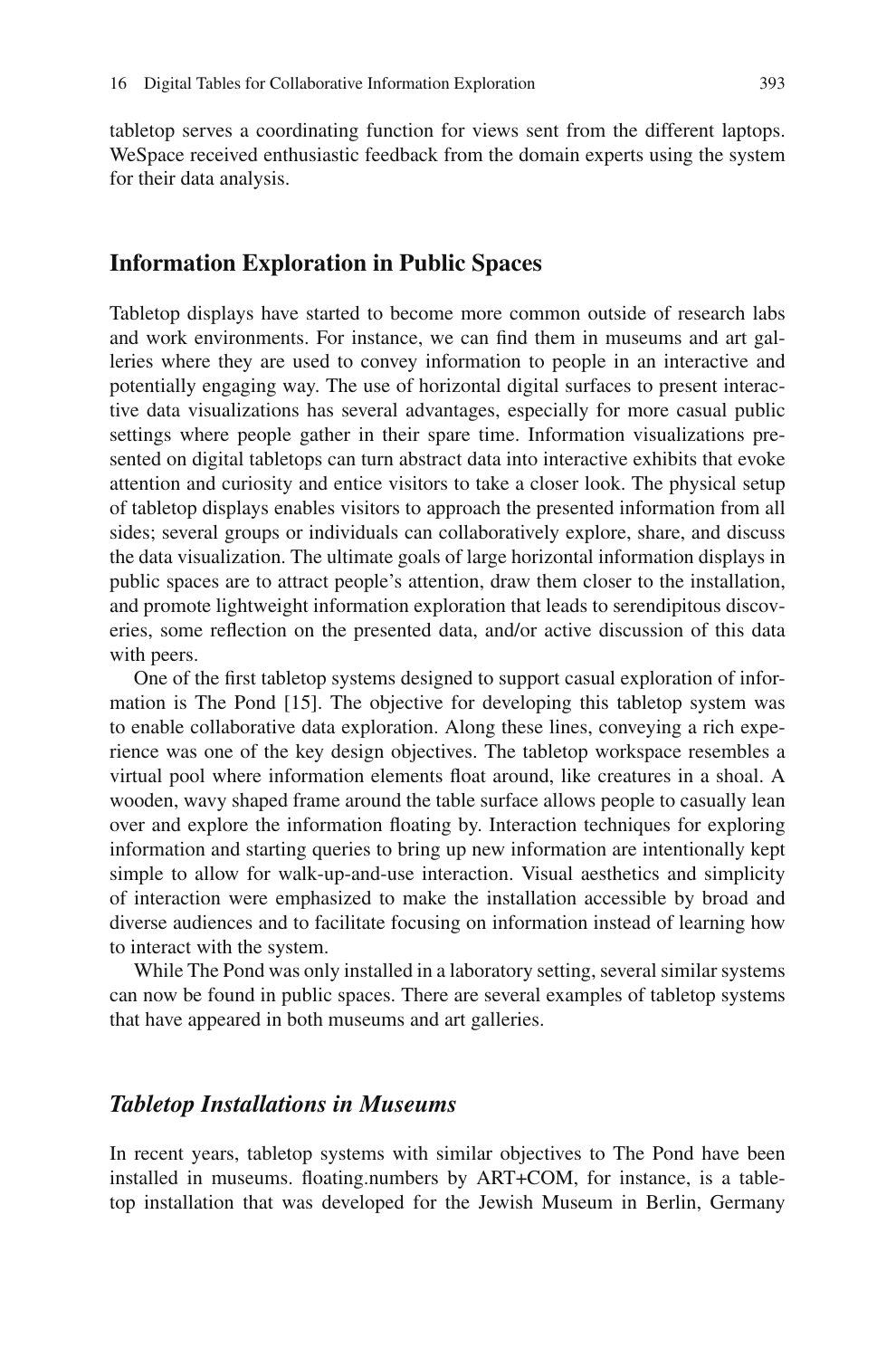[\[16\]](#page-17-15). The installation enables visitors to interactively explore the meaning of numbers in Jewish culture. Information elements in the form of numbers are floating in a water-like stream across the tabletop surface. Dragging a number out of the stream reveals its meaning in the form of textual information and images. People can simultaneously interact from all sides of the table.

Another example is the "Tree of Life" [\[17\]](#page-17-16) – an interactive tabletop installation developed for the Museum of Natural History in Berlin, Germany, to make information about the evolution of species interactively explorable (Fig. [16.5\)](#page-7-0). Questions about species and corresponding answers are presented through text and images. The background of the tabletop interface consists of a tree visualization resembling the hierarchical relationships between different species. This background visualization, however, is not based on real data but has mostly decorative purposes. While the tree visualization reacts to people's interaction with visual effects, exploring the information hinted at within the tree is not possible. A study at the museum [\[18\]](#page-17-17) revealed that visitors were intrigued by the tree visualization, visible in their immediate attempts to interact with it and explore it further.

The interface of the Tree of Life table is divided into four quadrants. Each of the quadrants reveals different questions and can be explored independently from each other. In this way, the table enables parallel information exploration. However, the support of collaborative information discovery is limited, since a question and its corresponding answer can only be controlled by one person at a time. Furthermore, information exploration is limited to scrolling through textual information. Hornecker [\[18\]](#page-17-17) found that, while people actively discussed the content of other exhibits within the museum, they mostly talked about the technology and interaction techniques when mingling around the tabletop installation.

Other information installations have been developed using different form factors of horizontal surfaces. EMDialog [\[19\]](#page-18-0) is an interactive information installation that was developed to enhance an art exhibition showing paintings from the artist Emily Carr (see Fig. [16.6\)](#page-8-0). The installation presents two linked information visualizations that invite museum visitors to explore the extensive discourse about Emily Carr along temporal and contextual dimensions. EMDialog consists of a large display tilted by a 45◦ angle. In addition, a large wall projection next to the digital table shows a clone of the tabletop interface.

<span id="page-7-0"></span>

**Fig. 16.5** The tree of life table by ART+COM [\[17\]](#page-17-16) (photo courtesy of Eva Hornecker)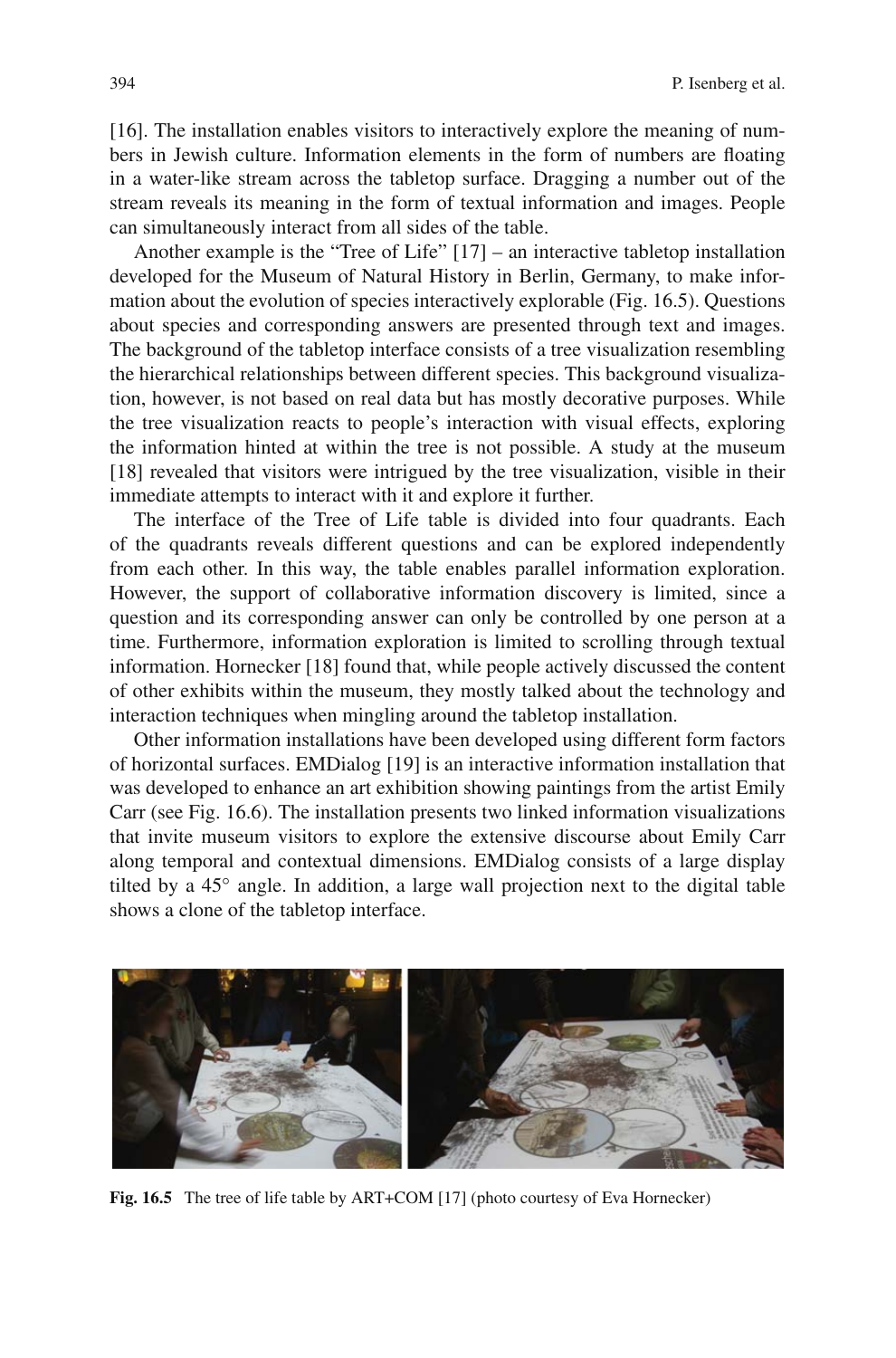<span id="page-8-0"></span>

**Fig. 16.6** EMDialog: an interactive museum installation for exploring information about the artist Emily Carr [\[19\]](#page-18-0)

This form of physical setup makes interaction with the display widely visible across the exhibition floor and enables collaborative and social data exploration. Visitor statements from questionnaires revealed that the physical setup of the installation created curiosity and drew people toward the visualizations. Visitors were able to watch other people interact with the display, which enabled them to preview information that the visualization contained and to learn how to interact with it by observation. However, this visibility of interaction also made some visitors feel uncomfortable. Some felt shy about interacting in front of other people. Others did not want to take control of the visualization, being aware that other visitors might be in the middle of reading certain information. These observations show that while the combination of tabletop displays with large wall displays might have some potential for attracting the attention of visitors, physical setups like this need to be carefully designed to not have the opposite effect.

#### *Tabletop Installations in Art Galleries*

Tabletop installations have also been built in the context of art galleries. In contrast to tabletop exhibits in museums that usually have an educational intent, tabletop information installations in art galleries often aim to trigger experiences and emotions. The interaction of visitors with the horizontal display and their active experience of content becomes an integral part of the art installation.

memory [en]code (Fig. [16.7\)](#page-9-0) is a tabletop system that visualizes the dynamics of human memories in an interactive way [\[20\]](#page-18-1). This system differs from other tabletop visualization systems, as the visualization is not based on a predefined dataset but dynamically evolves through the active participation of gallery visitors.

Visitors are invited to type their own thoughts or memories into the system. These text snippets are transformed into organic-looking cell creatures which start to float on the tabletop surface in a seemingly autonomous manner. Visitors can browse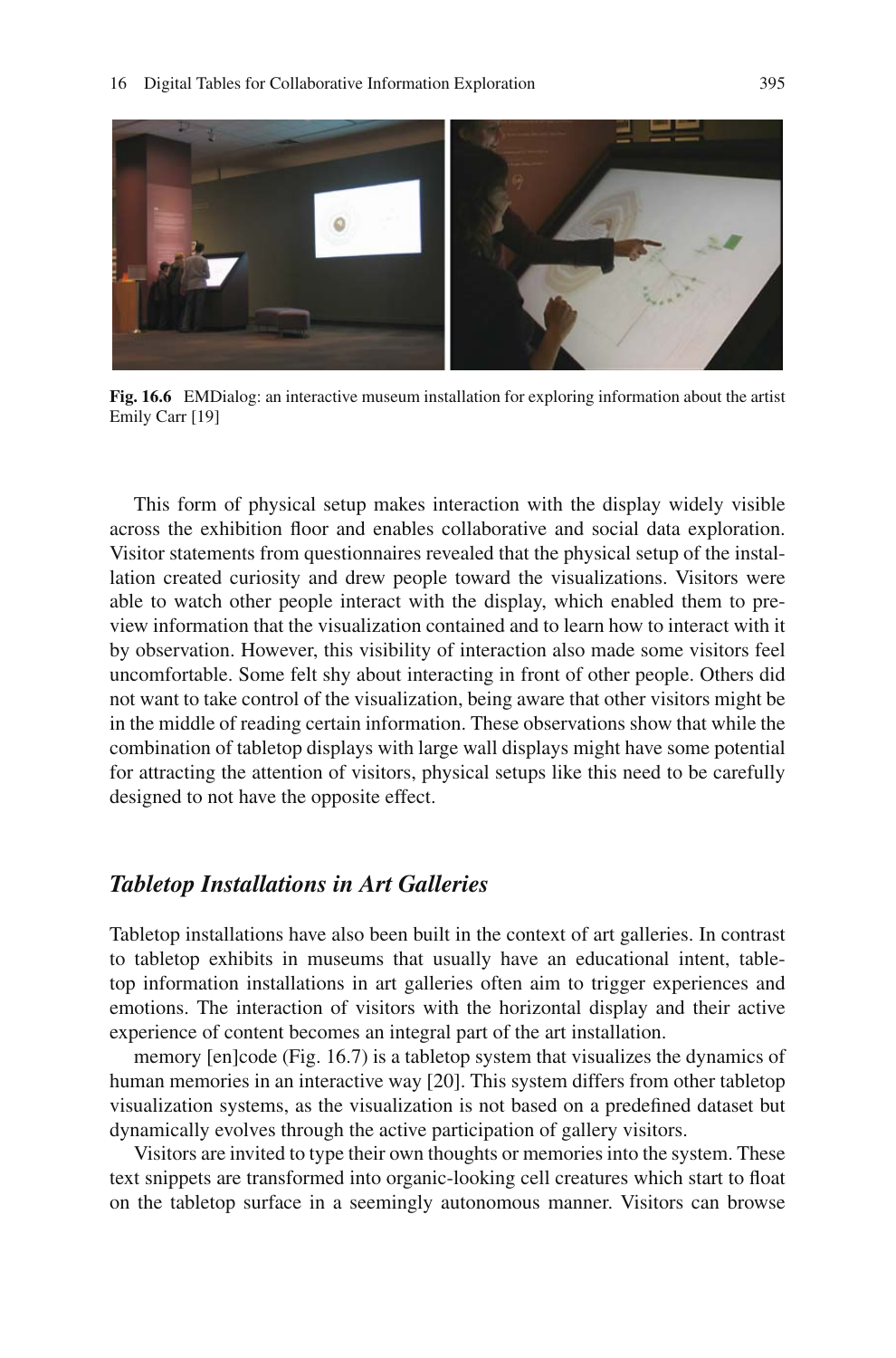<span id="page-9-0"></span>

**Fig. 16.7** memory [en]code, a tabletop exhibit in an art gallery [\[20\]](#page-18-1)

through the cells by touching a cell's nucleus to reveal the thoughts they are holding. While the content of existing cells cannot be edited directly, cells can be merged together to create a new cell containing content from both parent cells. Cells have a certain lifetime determined by the length of their content and how often visitors interact with them. Old or unpopular cells slowly fade away until they disappear completely from the surface. Over time, a collection of different memories and thoughts takes form on the tabletop. The participatory aspect of memory [en]code positively influences people's engagement with the installation. The fact that all information is created by other visitors and the ability to leave personal traces adds a personal touch to the installation. People often came back several times to see if cells they had created were still in the system.

# **Designing for Information Exploration on a Tabletop**

When designing visualization systems for collaborative information exploration, we are faced with a number of challenges in common with other tabletop work: the need to support awareness and common ground formation, perceptual problems, as well as collaborative interaction issues. However, the nature of collaborative information exploration tasks with visual data representations requires that the analysis and understanding of the represented information, as well as the social interaction around the data, be guaranteed. In this section, we discuss these challenges in the context of visual information exploration and point out the differences that need to be considered when designing for workplace and public settings.

# *Contextual Challenges*

One of the main differences to consider when designing tabletop applications for workplace or public settings is the context in which the information is being explored. While the context for workplace systems often goes hand-in-hand with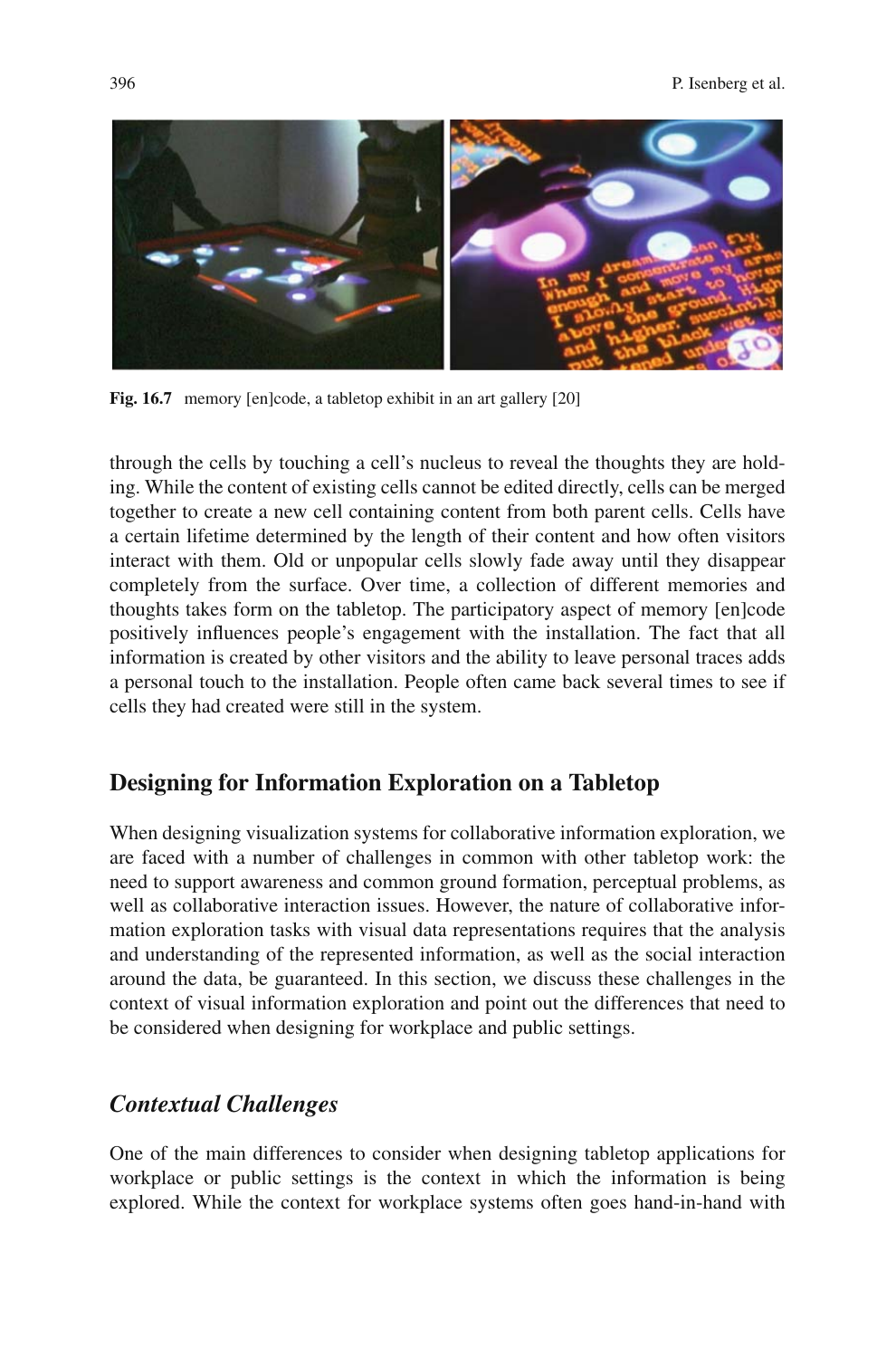well-defined tasks and goal-oriented analysis, the context for public settings can vary dramatically. We discuss design challenges for both situations next.

*Work Environments*: Domain Experts typically perform information exploration and analysis in small groups whose members are already acquainted. There are typically well defined analysis goals, for example, to find a specific answer in the data, to confirm or derive a hypothesis, or to form decisions. These goals must be supported by the tabletop software and, hence, the development of specific software may be necessary when datasets and tasks change.

In contrast to tabletop systems designed for public spaces, the expectations about interaction techniques and data representations differ in the workplace. The questions in work scenarios are typically quite complex and difficult. Also, the data analysis results might be vital to make important (sometimes time-critical) decisions with many variables to consider. Information visualization interfaces, therefore, typically have a large number of parameters to manipulate. Work teams are often prepared to invest time in learning, and tabletop interfaces designed for these settings can, therefore, often include new interactions and visual designs if they might improve the efficiency and quality of collaborative information exploration. Work teams also often may spend considerable time using an interface, making the effort to learn new techniques worthwhile.

Several information exploration sessions are often necessary to come to a common understanding of a particular dataset in the workplace. Tabletop software for collaborative information exploration should, therefore, support capturing of interaction histories with the information in order to allow groups to interrupt their analysis and continue at a later stage. At the same time, it is often the case that individual group members may drop in and out of a running collaborative information exploration session. For these group members it may also be useful to implement history and summarization mechanisms to show what has been missed. First approaches are incorporated in Lark and Cambiera [\[10,](#page-17-9) [11\]](#page-17-10) (see above).

*Public Spaces*: The audience gathering around a tabletop in a public space can be highly diverse. Visitors of museums and art galleries, for instance, not only differ in age but also in social and cultural background, knowledge, and interests [\[21\]](#page-18-2). Furthermore, people often visit exhibitions without clearly defined questions or goals in mind, but explore them serendipitously based on spontaneous interest [\[21,](#page-18-2) [22\]](#page-18-3). Interaction with exhibits tends to be brief and usually only occurs once per visitor. This means that tabletop interfaces for information exploration in public settings need to be designed differently from workplace systems in terms of interaction techniques and information design.

Interaction techniques need to be designed with a walk-up-and-use scenario in mind. Visitors of public spaces are not likely to read elaborate instructions on how to interact with the system but will try to figure out exploration techniques and capabilities of the visualization on the fly. Interaction with the tabletop system therefore should be accompanied by direct feedback mechanisms that encourage further interaction or lead visitors to try different interactive mechanisms.

The diversity of people visiting public spaces is often reflected in a variety of interaction times and exploration styles. Some people will only interact with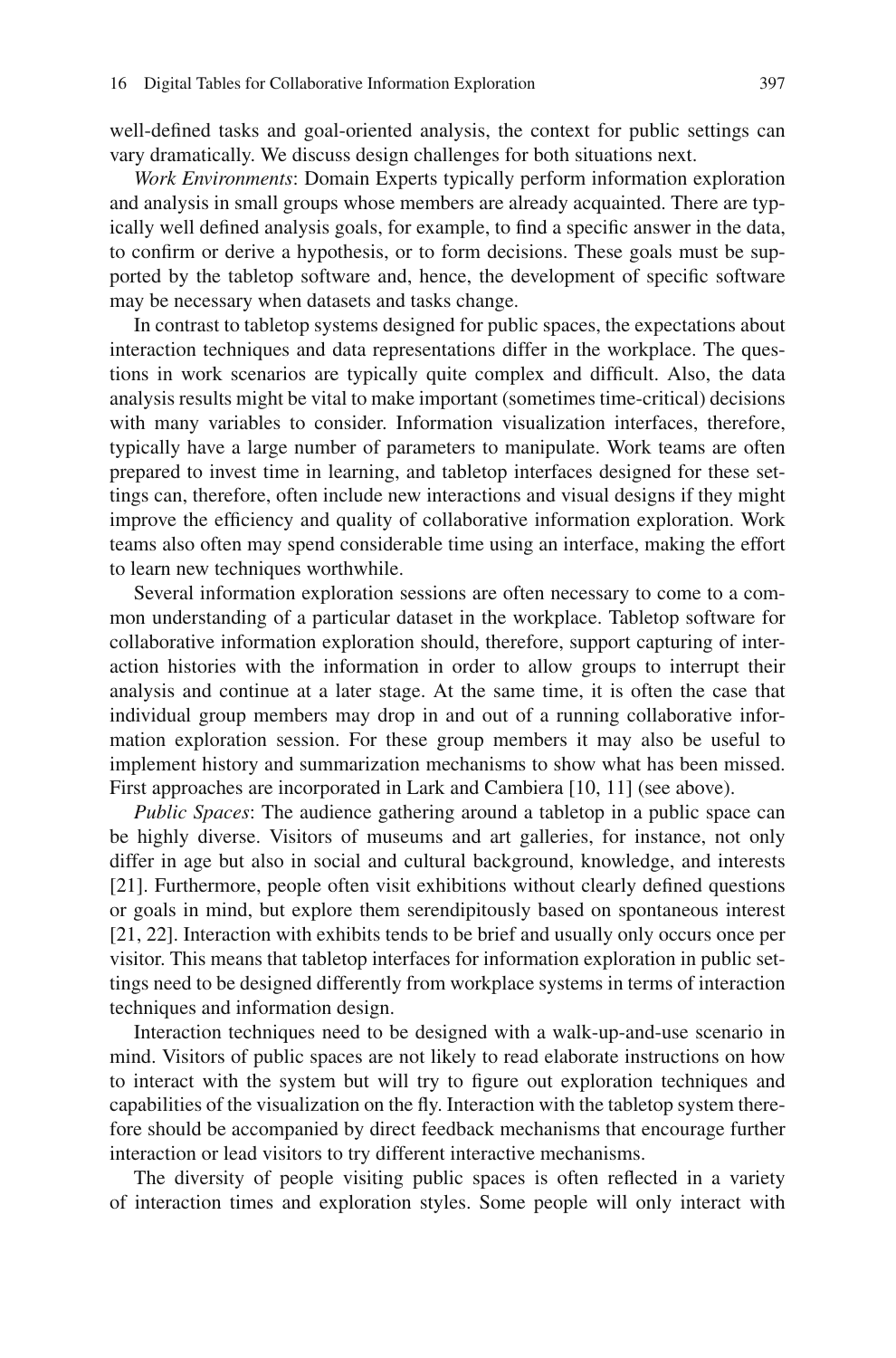the tabletop installation for a few moments, while others will explore information in detail for a longer amount of time. Therefore, the design of information visualizations on public tabletop systems should reward both short- and long-term exploration. Furthermore, some people prefer guided exploration, while others like to follow their personal interests using more open exploration techniques. Both techniques should be supported [\[19\]](#page-18-0).

### *Technological Challenges*

In both workplaces and public spaces, hardware challenges exist for the setup of information exploration environments. These challenges relate to size and resolution of the table but also its spatial placement, robustness, and form factor.

*Workplace Environments*: Domain experts often have to do fine-grained analysis of large and detailed datasets. For the visualization of this data, the size and resolution of a tabletop is critical. As datasets increase in size, it becomes more and more difficult to display them in their entirety. Large and high-resolution tables allow more data to be displayed and support several people working together – either with multiple copies of a data representation or with different parts of a shared visualization. However, detailed and large datasets may require the rendering and reading of small textual labels and other data items. With growing resolution, the displayed information items can become physically smaller resulting in selection difficulties. Using fingers or pens may no longer be sufficient to select small data items and alternative selection techniques may have to be used or designed (e.g., [\[23\]](#page-18-4)). Also, when large datasets have to be rendered on high-resolution tabletop screens, combined with several simultaneous inputs, response time may become very important. It is necessary to develop algorithms that can support multi-person interaction on tables with very high resolution.

Groups of domain experts may also often meet around a digital table to perform long analysis sessions. Therefore, the form factor of the table should be such that it supports comfortable seating positions similar to current meeting spaces in conference rooms or offices.

*Public Spaces*: Similar to the workspace, public settings can benefit from the availability of large and high-resolution tabletop displays. In public settings, the size of a group wanting to access a table may be much larger than in a workplace. For example, it is not unusual for school classes to gather around a tabletop to interact with and explore information in a museum. In such situations, it is critical that the whole system remains responsive and that the software does not crash, even if 40 hands are touching the table at the same time or even issue conflicting information exploration commands.

Tables for public settings also need to be robust in their physical design, spill-proof and resistant to scratching or pushing. In contrast to domain expert information exploration sessions, one, cannot expect children or large groups of adults to treat a public tabletop display with care. It is important to consider that the physical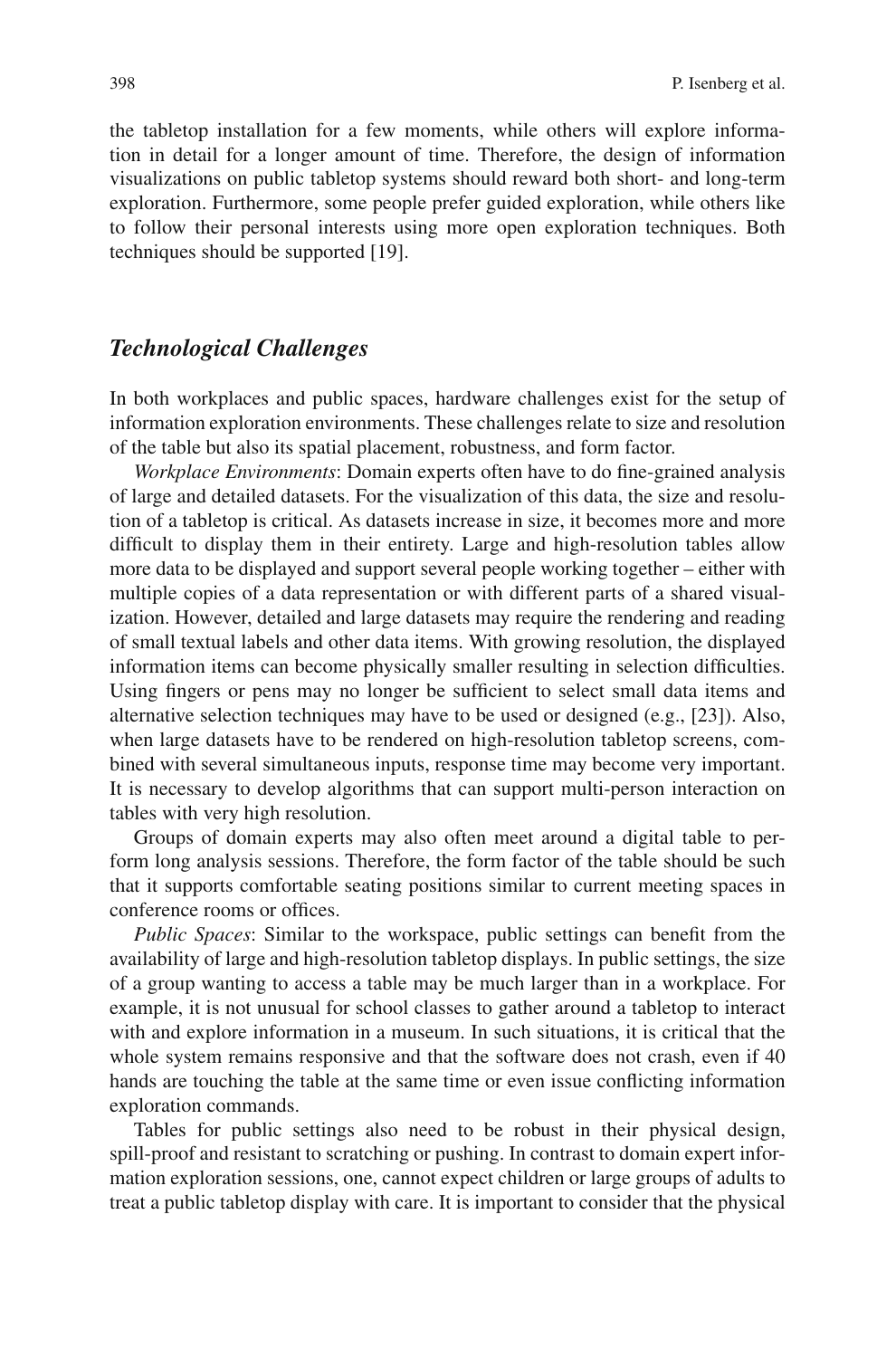setup of the display (size, orientation, and location) can influence the group size and number of different groups of people interacting with it.

#### *Perceptual Challenges*

The environment suggested by a tabletop display is particularly unique to computing systems. In particular, the display has a horizontal orientation and affords multiple people standing at different sides of the table. These properties are compelling for a variety of reasons, but also introduce some unique perceptual challenges. Specifically, the assumption common to desktop computing that there will be one viewer directly in front of the display is no longer valid. For example, Wigdor et al. [\[24\]](#page-18-5) performed a study that suggests that visual variables (e.g., angle, length, shape) are perceived differently on a horizontal surface than on a vertical one. In 3D, the problem is exacerbated, as the projection from 3D onto the 2D surface requires an assumption about the point of view of the (one and only) observer. Thus, a projected image may appear drastically different to observers standing at opposite sides of the table. Several systems have explored solutions to the problem of multiple points of view [\[2,](#page-17-1) [25,](#page-18-6) [26\]](#page-18-7) but the degree of this problem on digital tables has still been largely unexplored.

Some visual elements in both 2D and 3D are particularly sensitive to changes in orientation (e.g., text). Some studies have shown that people are still capable of reading short bits of text at non-zero orientations [\[27\]](#page-18-8), but they are still slower, and so larger bits of text are best to read in the correct orientation. Other research suggests that the act of orienting visual elements is often used to communicate with others [\[28\]](#page-18-9) and a variety of methods to perform this act have been introduced to tabletop display environments [\[28–](#page-18-9)[31\]](#page-18-10). Thus, perception of visual elements that have an intrinsic orientation may play an important role in the collaboration that occurs in a tabletop display environment. These perceptual challenges exist in both workplace as well as public settings, but the types of problems that may arise vary somewhat.

*Work Environments*: In work environments, the perception of the visual information may be relevant for a variety of reasons. The visual variables used to represent the information may need to precisely depict a value to be judged by the observer, or it may be important to compare two (or more) visual elements. A person on one side of the table may also need to be able to trust that someone across the table can perceive a visual variable in a predictable way (i.e., that their view is not warped in some way). At present, there is little work to suggest how to design systems that address these issues. However, the current work points to the fact that the simple solution of using the same design criteria for vertical displays may not suffice for horizontal ones [\[24\]](#page-18-5).

*Public Spaces*: In more artistic or learning environments found in public spaces, the precise value of a particular visual element may not be as important as in systems designed for domain expert analysis in the workplace. Instead, it may be more important for the designer to consider the fact that the perceptual *experience* of two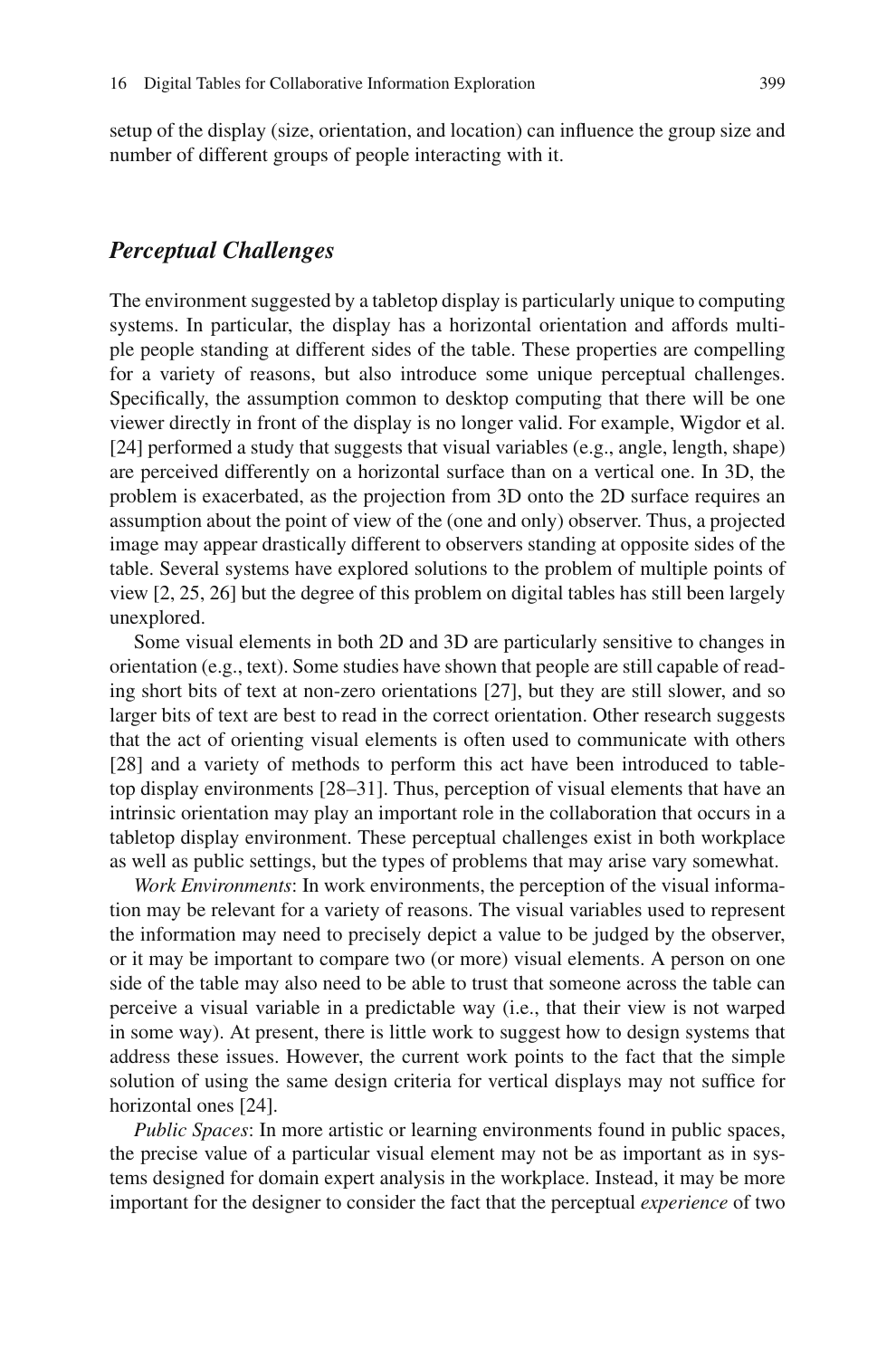observers standing at opposite sides of the table will differ. This difference in experience can be thought of as an additional challenge for the designer; the system can be made to either mitigate these perceptual differences, or to take advantage of them in order to create a unique experience for the observers. Nonetheless, the consideration of the orientation of the visual elements can be particularly important in a public space. Grabbing the attention of someone passing by will involve the consideration of how the display looks from both far away and from close proximity. Orientation-sensitive elements, such as text, may play an important role in drawing attention, indicating a suitable viewpoint, or to help encourage communication between multiple simultaneous observers.

#### *Collaborative Challenges*

Several previous studies of collaborative information exploration, both for work environments [\[32,](#page-18-11) [33\]](#page-18-12) as well as public spaces [\[19\]](#page-18-0), suggest a need to support a wide range of collaboration styles. People may be interested in exploring parts of the information by themselves without interfering with other people, but may at any given time switch from this parallel work to a phase in which they work more closely together, sharing information items, and discussing them closely.

Despite these initial similarities, the information exploration goals and contextual exploration scenarios for information visualization in work environments and public spaces are quite different and, hence, different design challenges arise.

*Work Environments*: Global changes to views and encodings of data are fairly common in single-user visualization systems and if one is interested in re-designing such an application for tabletop use, the re-design of these features for synchronous group work is critical [\[11\]](#page-17-10). One option is to design visual representations that support synchronous interaction (as, for example, in the DTLens system [\[5\]](#page-17-4)); another is to allow for the ability to create several interactive views of the same dataset (as, for example, in the collaborative tree comparison system from [\[7\]](#page-17-6)).

Since the datasets used in expert systems are often large, complex, uncertain, and subject to different interpretations, people have to pay close attention to the data they may be working with in order to keep their exploration context and intermediate findings in memory. Thus, for information exploration tasks, the physical cues naturally available in a co-located environment only provide limited support for awareness and common ground formation. Team members may still be able to see each others' hand and arm movements, gestures, and hear their incidental comments about data, but when the complexity of the information visualization requires increased concentration, these awareness cues may be missed. For example, a person may be pointing to a specific data item in a visualization and make a comment about it, but another person may be too focused to pay attention to which item it is, what its context is within the dataset, or even to which dataset it belongs. When designing interfaces and visual representations for collaborative information exploration, we thus need to ensure that people can simultaneously concentrate on the complex data and maintain an awareness of each others' work and activities. Mechanisms may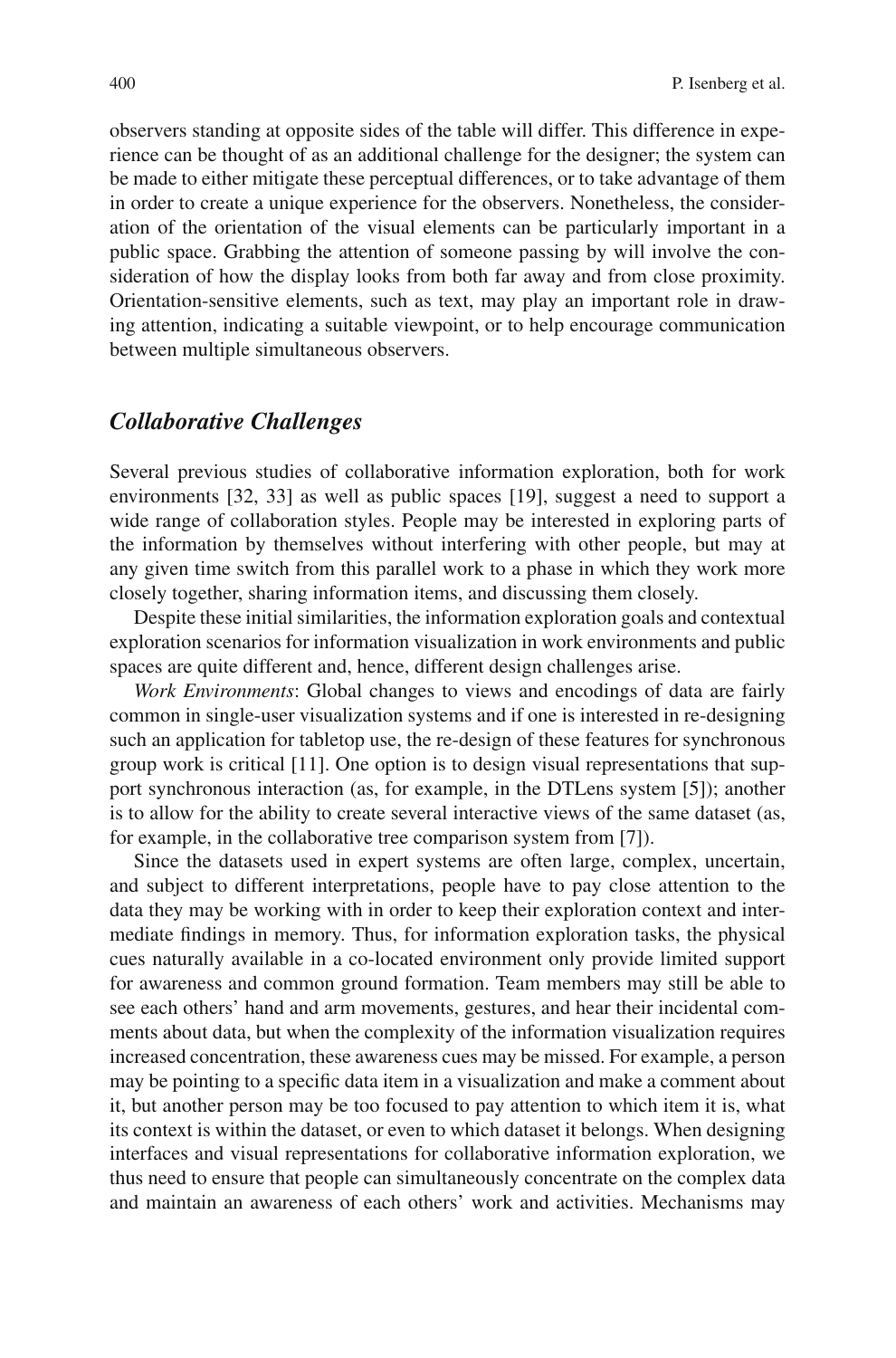have to be put in place to support better contextual understanding for the reference of data items. In the Cambiera system [\[11\]](#page-17-10), for example, this problem was addressed by including meta-visualizations of the interactions with the data on a visualization in order to show which information items others had read, referenced, or found.

Large and complex datasets place a high cognitive load on the viewers. It is, therefore, important that collaborators can externalize some of their findings easily and, for example, annotate the data to mark a finding or to rate the reliability, trustworthiness, or certainty of a data item. This externalization is particularly important for collaborative data analysis because individuals may, on a momentary notice, switch context, work with another person, and then have to return to their previous work. Keeping an integrated exploration history together with data annotations could greatly support this type of expert information exploration.

*Public Spaces*: Museum studies have found that people often visit public exhibitions in groups. The studies conducted by Hinrichs et al. [\[19\]](#page-18-0) and Hornecker et al. [\[18\]](#page-17-17) confirm this finding for tabletop installations within museum settings.

The physical setting of a tabletop display allows different visitor groups to approach the installation from all sides. When several people interact with a tabletop display at the same time, however, it is hard to maintain awareness of who is exploring what part of the visualization. In a public setting, this awareness is even more compromised since it is less likely for visitors who do not know each other to communicate or pay attention to each other and, hence, the possibility of interaction conflict is high. The public tabletop systems described earlier deal with this problem in different ways. floating.numbers [\[18\]](#page-17-17) and memory [en]code [\[23\]](#page-18-4) both involve visualizations that consist of independent information objects. People can interact with different objects without interfering with each other. Since the visualization in EMDialog [\[22\]](#page-18-3) was not designed to support several people exploring it in parallel, the physical setup of the installation was designed not to invite parallel information exploration among unacquainted people. As a third example, information presented on the Tree of Life table is divided in four quadrants [\[19,](#page-18-0) [21\]](#page-18-2) to allow four different groups of people to explore it without interfering with each other. These examples show that there is a variety of ways to enable parallel independent information exploration.

The character of collaborative interactions with information displays in public settings, however, differs from work settings. Group interaction in public settings is less focused around maximizing insights from the visualization and more about experiencing information collaboratively in a social way. When collaboratively exploring a museum exhibit, social interaction and information sharing can play an important role. Parents, for instance, often use information exhibits to explain causalities within the information to their children [\[18,](#page-17-17) [34\]](#page-18-13). While in this situation often only one person is interacting at a time, the process of information exploration is still highly collaborative. Similar forms of collaboration can be observed among adults when they are still unclear of what an installation has to offer and how to interact with it [\[19\]](#page-18-0). Groups also explore visualizations in parallel and periodically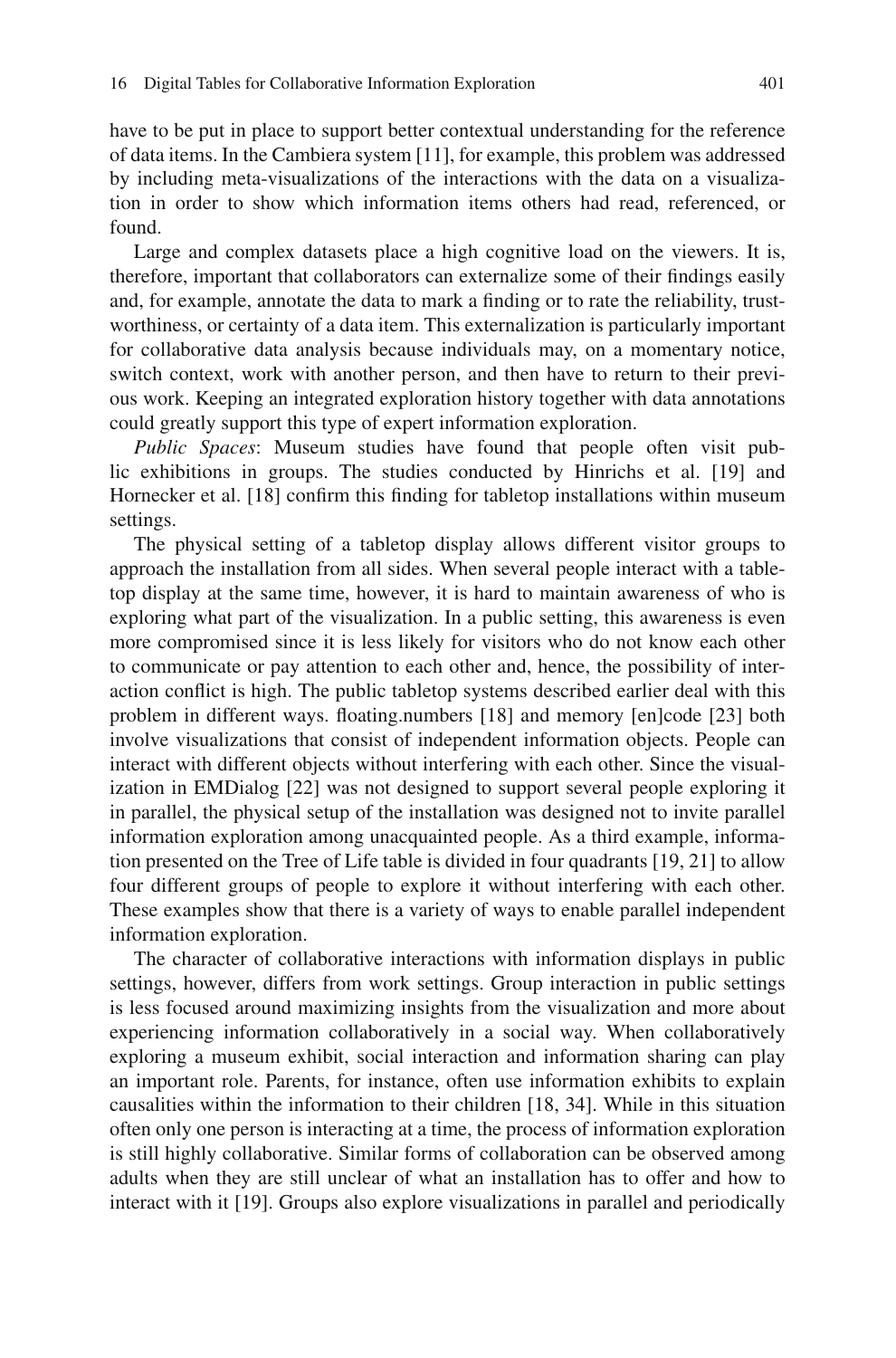share their insights through discussion, whereas others go through all information together [\[19\]](#page-18-0).

#### *Future Trends*

What will our world be like 20 years from now? It is likely that technology will become even more ubiquitous in our environments and that it will come in many different form factors. Humans have considerable experience and expertise working together on physical tables, making this form factor a particularly promising one to promote. At the same time, we are collecting more diverse sets of information than ever before. This data can range from the experimental datasets in biology, where millions of data items have to be analyzed, to social datasets about our interactions with the world around us: data about our consumption of electricity, our social networks on Facebook, or about the environments we live in. All of this information is being collected for the purpose of being explored. Due to our familiarity with working on physical tables, digital tabletops are a promising medium for working with information. They combine the benefits of a large display area for information, enough space for several people to share, and a seating or standing arrangement that allows for easy discussion and interaction among group members. Supporting collaborative information exploration will become an extremely important task for future systems in a large number of different settings.

Tabletop displays have recently found their way into public installations in museums or other public spaces. However, their use as information exploration devices in these casual settings – characterized by a diverse audience with different motivations and interests – is still highly under-explored. Future systems will likely explore different approaches to initiate collaboration and discussion around the presented information. In particular, the combination of tabletop technology and personal mobile devices seems promising, since it could enable visitors to explore exhibits individually and collaboratively. Therefore, multi-display scenarios that incorporate both large horizontal and vertical displays as well as small personal mobile devices such as cell phones and PDAs are likely to be incorporated into public information exhibits. Information visualizations will have to be tailored toward these multi-display environments involving both individual and collaborative information exploration.

As tabletop technology becomes cheaper, larger, and higher in display resolution, we also expect to see more tabletop installations in workspaces emerge. In these situations the expected benefit for the use of tabletops is great. Imagine a future meeting room being equipped with a large digital table and other large displays. Instead of the currently common static slideshow presentation, groups could interactively explore information together, discuss it, change it, and call up metainformation, additional views and data as needed. Such a setting promises not only to produce analysis results of higher quality through the combined input of several different domain experts, but also a more enjoyable and creative data analysis environment. However, to realize such a future workspace a lot more research on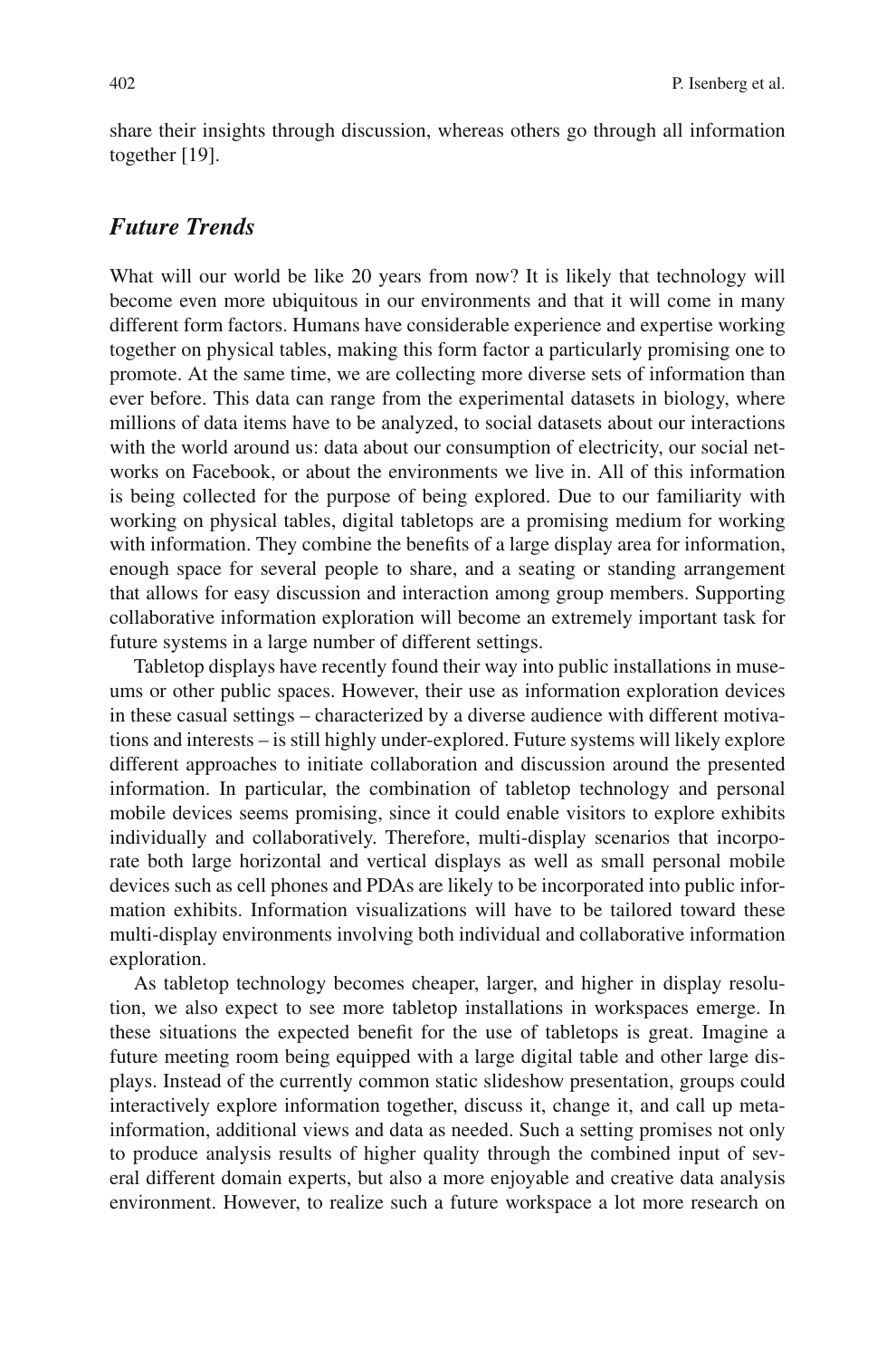systems, tools, and methods for collaborative data analysis are needed. Important research directions are the design of visual representations, their joint manipulation, and the issue of awareness in collaborative information exploration. Others are the design of appropriate multi-person interaction techniques and gestures for touch-sensitive displays to explore information.

### **Conclusions**

In this chapter we have summarized, discussed, and explained a number of issues arising when designing information exploration environments in two different spaces: workplace settings, where we expect domain experts in an area to gather, explore, and analyze often large and complex datasets, and public spaces, where the design has to support a much more diverse set of people, tasks, and goals. Table [16.1](#page-16-0) gives a high-level description of the issues we discussed in the previous sections. However, design requirements for every tabletop installation will differ and further research on collaborative information exploration systems is needed to refine these design considerations.

<span id="page-16-0"></span>

|                                                     | Workplace settings                                 | Public settings                                    |
|-----------------------------------------------------|----------------------------------------------------|----------------------------------------------------|
| Contextual challenges                               |                                                    |                                                    |
| Group size                                          | Small                                              | Small-large                                        |
| Group familiarity                                   | Acquainted                                         | Unacquainted-intimate                              |
| Group background                                    | Same-different                                     |                                                    |
| <b>Exploration</b> goals                            | Well-defined                                       | Undefined-well-defined                             |
| Usage patters                                       | Repeated use                                       | One-time-repeated use                              |
| Exp. time investment                                | Hours-weeks                                        | Minutes-hours                                      |
| Willingness to learn interface                      | Medium-high                                        | Low                                                |
| Information representation                          | Must convey many data<br>dimensions and parameters | Must be easy to read, under-<br>stand, and explore |
| Technological challenges                            |                                                    |                                                    |
| Table size and resolution                           | Large                                              |                                                    |
| Table form factor                                   | Comfortable for sitting around                     | For standing or sitting, highly<br>robust          |
| Perceptual challenges                               |                                                    |                                                    |
| Perceptual focus                                    | Data readability                                   | Exploration<br>experience                          |
| Collaborative challenges                            |                                                    |                                                    |
| Collaboration styles                                | Parallel-joint                                     |                                                    |
| <b>Exploration history</b>                          | High need                                          | Low-medium need                                    |
| Awareness of others' data<br>exploration activities | High need                                          | Low-medium need                                    |
| Focus of visualization use                          | Analytical, group insight,<br>discovery            | Social experience, insight,<br>discovery           |

**Table 16.1** Issues for the design of information exploration systems in workplace and public settings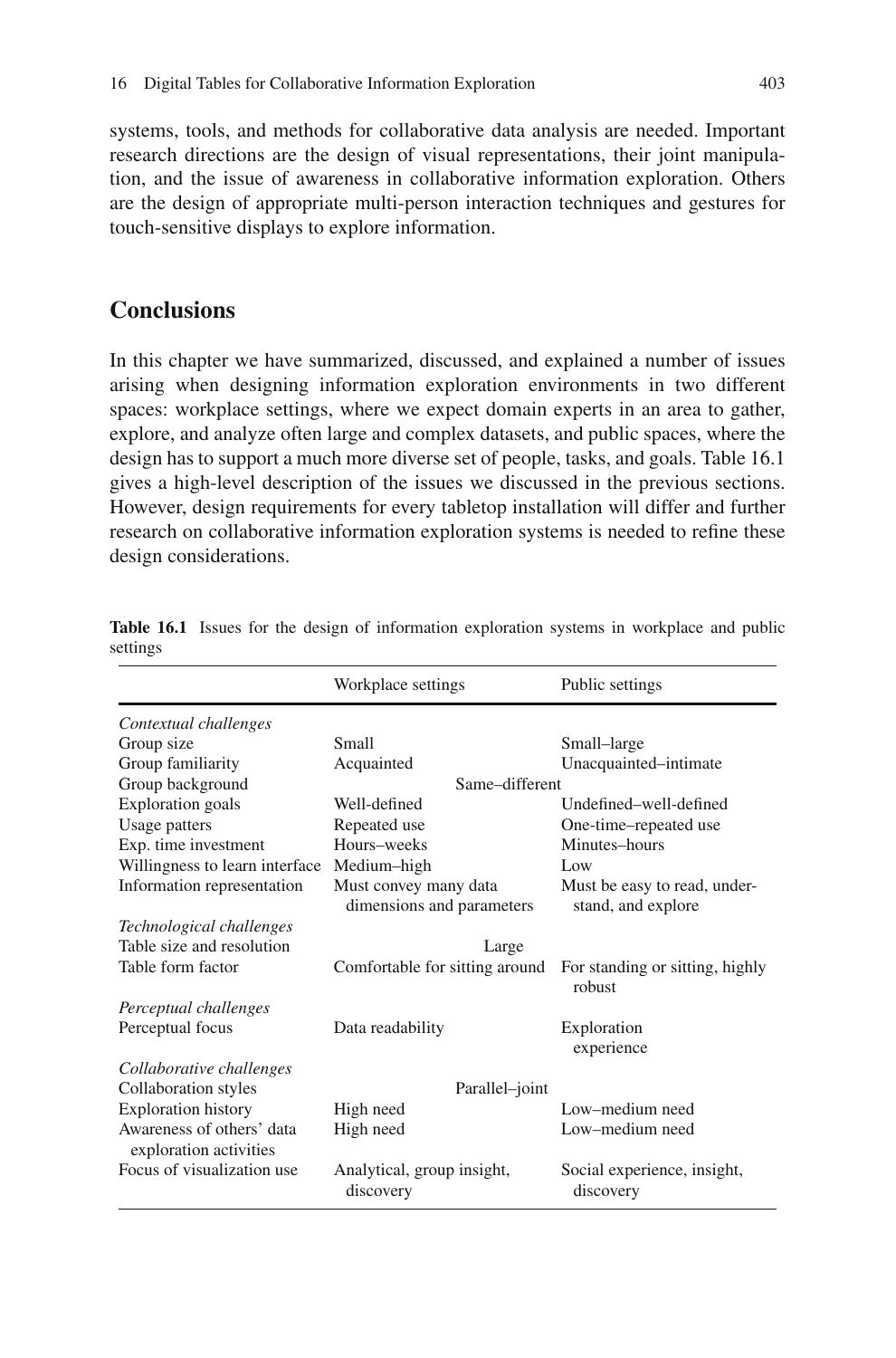# **References**

- 1. Card S, Mackinlay JD, Shneiderman B (eds) (1999) Readings in information visualization: Using vision to think. Morgan Kauffman Publishers, Inc., San Francisco, CA
- <span id="page-17-0"></span>2. Agrawala M, Beers AC, McDowall I, Fröhlich B, Bolas M, Hanrahan P (1997) The twouser responsive workbench: Support for collaboration through individual views of a shared space. In: Proceedings of computer graphics and interactive techniques (SIGGRAPH), ACM/Addison-Wesley, New York, pp 327–332
- <span id="page-17-1"></span>3. Wesche G, Wind J, Göbe M, Rosenblum L, Durbin J, Doyle R, Tate D, King R, Fröhlich B, Fischer M, Agrawala M, Beers A, Hanrahan P, Bryson S (1997) Application of the responsive workbench. Computer Graphics and Applications 17(4):10–15
- <span id="page-17-2"></span>4. Choi YJ, Choi SM, Rhee SM, Kim MH (2005) Collaborative and immersive medical education in a virtual workbench environment. In: Knowledge-based intelligent information and engineering systems, Spinger Verlag, Berlin/Heidelberg, pp 1210–1217
- <span id="page-17-3"></span>5. Forlines C, Shen C (2005) DTLens: Multi-user tabletop spatial data exploration. In: Proceedings of user interface software and technology (UIST), ACM Press, New York, USA, pp 119–122
- <span id="page-17-4"></span>6. Dietz P, Leigh D (2001) Diamondtouch: A multi-user touch technology. In: Proceedings of user interface software and technology (UIST), ACM Press, New York, pp 219–226
- <span id="page-17-5"></span>7. Isenberg P, Carpendale S (2007) Interactive tree comparison for co-located collaborative information visualization. IEEE Transactions on Visualization and Computer Graphics 13(6):1232–1239
- <span id="page-17-6"></span>8. Scott SD, Grant KD, Mandryk RL (2003) System guidelines for co-located collaborative work on a tabletop display. In: Proceedings of the European conference on computer-supported cooperative work (ECSCW), Kluwer Academic Publishers, Dordrecht, pp 159–178
- <span id="page-17-7"></span>9. Ryall K, Morris MR, Everitt K, Forlines C, Shen C (2006) Experiences with and observations of direct-touch tabletops. In: Fjeld M, Takatsuka M (eds) Proceedings of horizontal interactive human-computer systems (TABLETOP), IEEE Press, Los Alamitos, CA, pp 89–96, doi: 10.1109/TABLETOP.2006.12
- <span id="page-17-8"></span>10. Tobiasz M, Isenberg P, Carpendale S (2009) Lark: Coordinating co-located collaboration with information visualization. IEEE Transactions on Visualization and Computer Graphics 15(6):1065–1072
- <span id="page-17-9"></span>11. Isenberg P, Fisher D (2009) Collaborative brushing and linking for co-located collaborative visual analytics of document collections. Computer Graphics Forum 28(3): 1031–1038
- <span id="page-17-10"></span>12. Forlines C, Esenther A, Shen C, Wigdor D, Ryall K (2006) Multi-user, multi-display interaction with a single-user, single-display geospatial application. In: Proceedings of user interface software and technology (UIST), ACM Press, New York, pp 273–276
- <span id="page-17-11"></span>13. Forlines C, Lilien R (2008) Adapting a single-user, single-display molecular visualization application for use in a multi-user, multi-display environment. In: Proceedings of advanced visual interfaces (AVI), ACM Press, New York, pp 367–371
- <span id="page-17-12"></span>14. Wigdor D, Jiang H, Forlines C, Borkin M, Shen C (2009) WeSpace: The design development and deployment of a walk-up and share multi-surface visual collaboration system. In: Proceedings of human factors in computing systems (CHI '09), ACM Press, New York, pp 1237–1246
- <span id="page-17-13"></span>15. Ståhl O, Wallberg A, Söderberg J, Humble J, Fahlén LE, Bullock A, Lundberg J (2002) Information exploration using the pond. In: Proceedings of collaborative virtual environments (CVE), ACM Press, New York, pp 72–79
- <span id="page-17-14"></span>16. ART+COM (2004) floating.numbers. Website: http://artcom.de, accessed March 2008
- <span id="page-17-15"></span>17. ART+COM (2007) Tree of life. Website: http://www.artcom.de, accessed April 2009
- <span id="page-17-17"></span><span id="page-17-16"></span>18. Hornecker E (2008) "I don't understand it but it is cool": Visitor interactions with a multitouch table in a museum. In: Proceedings of tabletops and interactive surfaces (TABLETOP), IEEE Computer Society, Los Alamitos, CA, pp 121–128